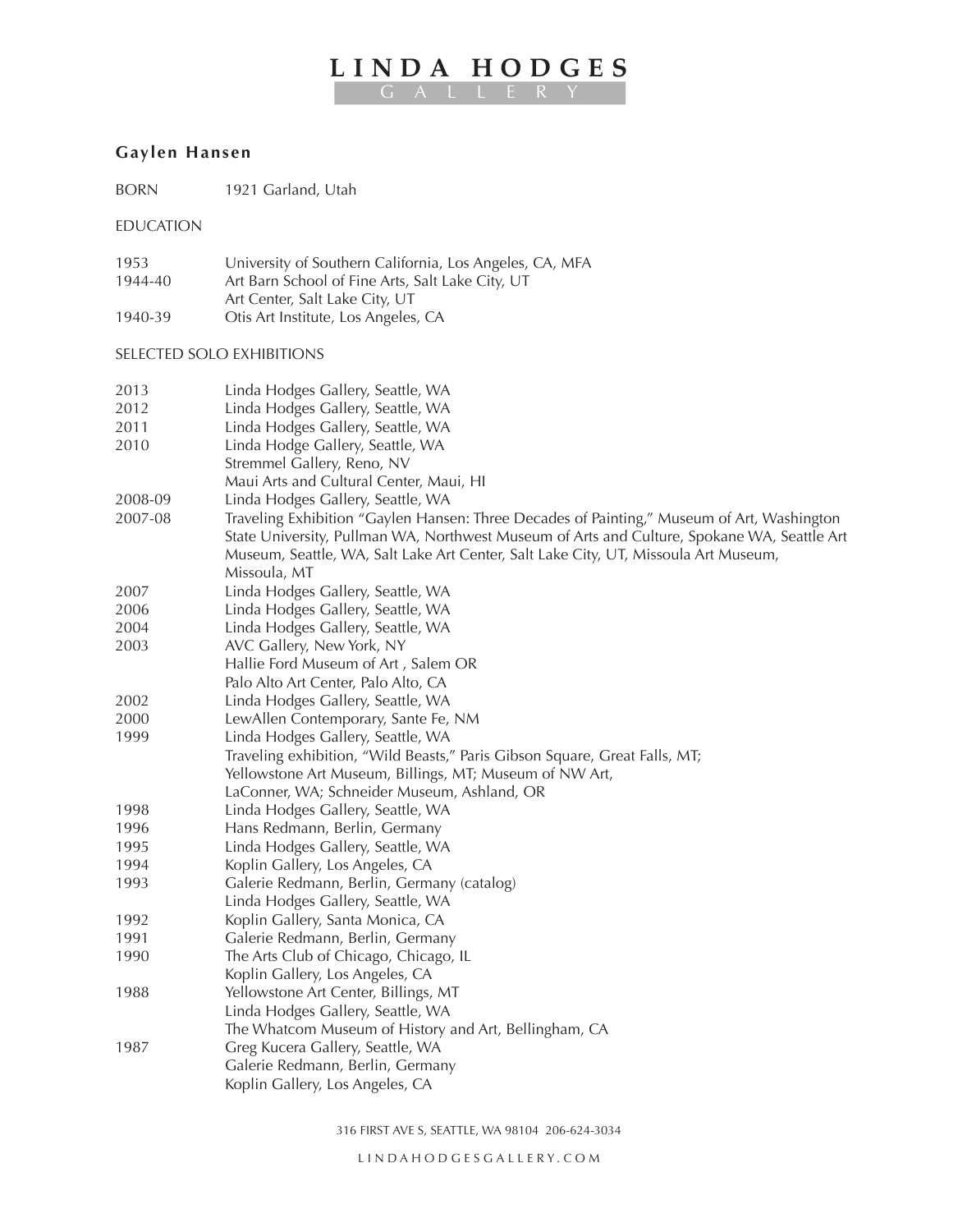- 1986 "Gaylen Hansen Retrospective," Museum of Art, Pennsylvania State University, Pennsylvania, PA; Portland Center for the Visual Arts, Portland, OR; San Jose Museum of Art, San Jose, CA
- 1985 "Gaylen Hansen Retrospective," Seattle Art Museum, Seattle, WA; University Art Museum,
- Pullman, WA 1985 Boise Gallery of Art, Boise, ID
- Galerie Redmann, Berlin, Germany
- 1983 Monique Knowlton Gallery, New York, NY (also 1981, 1980)
- 1981 Glenbow Museum, Calgary, Alberta, Canada
- 1981 Manolides Gallery, Seattle, WA (also 1977, 1976)
- 1980 Spokane Falls Community College Art Gallery, Spokane, WA
- 1977 Fine Arts Center, Washington State University, Pullman, WA (also 1975, 1972, 1967)
- 1972 University of Colorado, Boulder, CO
- 1967 Spokane Art Center, Spokane, WA
- 1966 University of Idaho, Moscow, ID
- 1959 Seattle Art Museum, Seattle, WA
- Otto Seligman Gallery, Seattle, WA

#### SELECTED GROUP EXHIBITIONS

| 2008      | 25th Anniversary Exhibition, Linda Hodges Gallery, Seattle, WA                                 |
|-----------|------------------------------------------------------------------------------------------------|
|           | Century 21, Dealer's Choice, Wright Exhibition Space, Seattle, WA                              |
|           | 40th Anniversary Invitational, Davis Dominquez Gallery, Tucson, AZ                             |
|           | "Release: The Art of Angling in the American West," Saranac Art Project, Spokane, WA           |
| 2007      | "No Joke: Selections from the Pruzan Collection," Curated by Vickie Halper, Museum of North    |
|           | west Art, LaConner, WA                                                                         |
| 2004      | "Seattle Perspective," Washington State Convention Center, Seattle, WA                         |
| 2001      | Northwest Views, Selections from the Safeco Collection, Frye Museum, Seattle, WA               |
| 2000      | "Bumberbiennale: Paintings 2000," Curated by Matthew Kangas, Bumbershoot,                      |
|           | Seattle, WA                                                                                    |
| 1999-2000 | Outward Bound, American Art at the Brink of the Twenty-First Century, Meridan International    |
|           | Center, Washington, D.C.; Hanoi, Vietnam; Shanghai, China; Beijing, China; Jakarta, Indonesia; |
|           | Manila, Phillipines; Singapore "Wild Beasts: Roy De Forest and Gaylen Hansen," Paris Gibson    |
|           | Square Museum of Art, Great Falls, Montana; Yellowstone Art Museum, Billings, Montana;         |
|           | Museum of Northwest Art, La Conner, WA; Schneider Museum of Art, Ashland, OR; MacKenzie        |
|           | Art Gallery, Saskatchewan, Canada; Plains Art Museum, Fargo, ND                                |
| 1996      | "Falling Timber," Tacoma Art Museum, Tacoma, WA                                                |
| 1995      | "Interior Idioms," Curated by Beth Sellers, Seafirst Gallery, Seattle, WA                      |
|           | "Inaugural Exhibition," Monique Knowlton Gallery, New York, NY                                 |
| 1994      | "Humor," Frumpkin/Adams Gallery, New York, NY                                                  |
|           | "Summer Group Show," Frumpkin/Adams Gallery, New York, NY                                      |
| 1993      | "Northwest Art/Narrative," Valley Museum of Northwest Art, La Conner, WA                       |
|           | "Microsoft Collects," Henry Art Gallery, Seattle, WA                                           |
| 1992      | "Drawings II," Koplin Gallery, Santa Monica, CA                                                |
| 1991      | "Northwest Tales: Contemporary Narrative Painting," Anchorage Museum of Art, Anchorage, AK     |
|           | (traveling exhibition)                                                                         |
| 1990      | "Views & Visions in the Pacific Northwest," Seattle Art Museum, Seattle, WA, "Northwest x      |
|           | Southwest: Exploring Painted Fictions," Palm Springs Desert Museum, Palm Springs, CA           |
| 1989      | "Masters of the Inland Northwest," Cheney Cowles Museum, Spokane, WA                           |
| 1987      | "The Inland Empire," The Braunstein/Quay Gallery, Long Beach, CA                               |
|           | "Folk Images: The Animal Kingdom," Hippodrome Gallery, Long Beach, CA                          |
|           | "Gone Fishing," Security Pacific Plaza, Los Angeles, CA                                        |
|           | "Animals," Art Gallery, CSU, Fullerton, Fullerton, CA                                          |
| 1986      | CSU, San Bernardino, CA                                                                        |
| 1985      | "The Second Western Biennial," The Brooklyn Museum, Brooklyn, NY                               |
| 1984      | "5 Amerikanische Kunstler," Galerie Redmann, Berlin, Germany                                   |
|           | "Little Romances/Little Fictions," Hodges/Banks Gallery, Seattle, WA                           |
|           | "Painting and Sculpture Today," Indianapolis Museum of Art, Indianapolis, IN                   |
|           | "The City as Collector" Seattle Art Museum, Seattle, WA                                        |
|           | "Beasties," Sioux City Art Center, Sioux City, IA (traveling exhibition)                       |
| 1983      | "Dogs!" Museum of Contemporary Art, Chicago, IL (traveling exhibition)                         |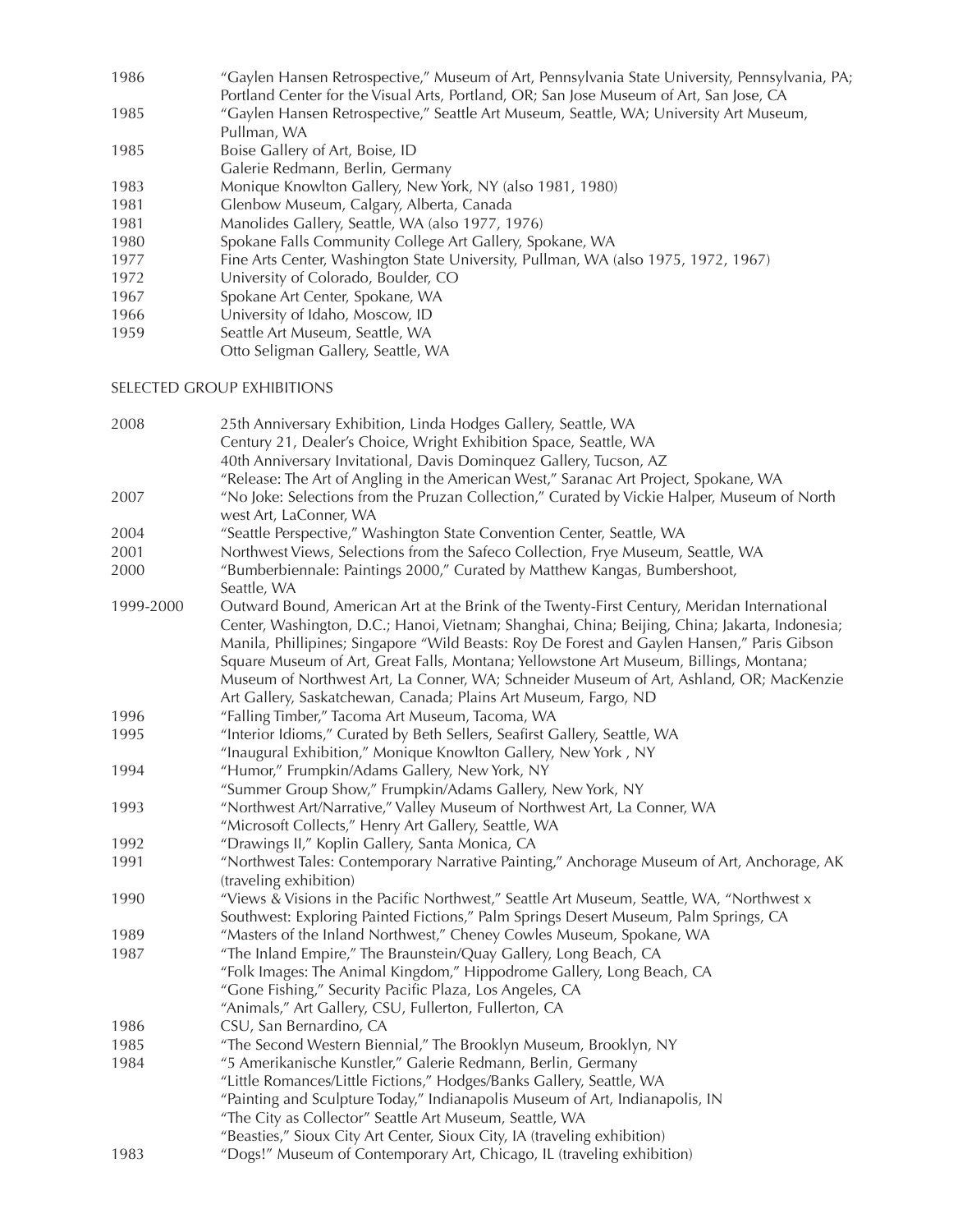|      | "38th Corcoran Biennial Exhibition of American Painting,                                                                                                                                                                                                                           |
|------|------------------------------------------------------------------------------------------------------------------------------------------------------------------------------------------------------------------------------------------------------------------------------------|
|      | Second Western States Exhibition," Corcoran Gallery of Art,                                                                                                                                                                                                                        |
|      | Washington D.C. (traveling exhibition)                                                                                                                                                                                                                                             |
|      | "Hassam and Speicher Fund Purchase Exhibition," American Academy and Institute of Arts and Letters,<br>New York, NY                                                                                                                                                                |
| 1982 | "Beast: Animal Imagery in Recent Painting," Institute for Art and Urban Resources, PS 1, Queens, NY<br>"Collector's Choice," Loch Haven Art Center, Orlando, FL                                                                                                                    |
|      | "Four Artists from Pullman, Washington," Koplin Gallery, Los Angeles, CA                                                                                                                                                                                                           |
| 1981 | "Animals in American Art," Nassau County Museum of Fine Art, Roslyn Harbor, NY                                                                                                                                                                                                     |
|      | "Contemporary Artists," Cleveland Museum of Art, Cleveland, OH                                                                                                                                                                                                                     |
| 1980 | "Nine from Pullman," Art Gallery, Sonoma State University, Rhonert Park, CA                                                                                                                                                                                                        |
|      | "Northwest Artists: A Review," Seattle Art Museum, Seattle, WA                                                                                                                                                                                                                     |
|      | "Phyllis Bramson and Gaylen Hansen," University at South Florida, Tampa, FL                                                                                                                                                                                                        |
| 1979 | "Sustained Visions," The New Museum, New York, NY                                                                                                                                                                                                                                  |
| 1976 | "In Touch: Nature, Ritual, and Sensuous Art from the Northwest," Portland Center for the Visual Arts,                                                                                                                                                                              |
|      | Portland, OR                                                                                                                                                                                                                                                                       |
|      | "Eccentric Art," Cheney Cowles Memorial Museum, Spokane, WA (traveling exhibition)                                                                                                                                                                                                 |
| 1975 | "Artists of the Palouse," Eastern Washington University Gallery, Cheney, WA                                                                                                                                                                                                        |
| 1973 | "Governor's Invitational Art Exhibition," Olympia, WA (also 1969, 1968, 1966)                                                                                                                                                                                                      |
| 1966 | "North Central Washington Annual Art Exhibition," Wenatchee, WA                                                                                                                                                                                                                    |
|      | "WSU Faculty Exhibition," Eastern Washington University Gallery, Cheney, WA                                                                                                                                                                                                        |
|      | "Governor's Invitational Traveling Exhibition," Japan                                                                                                                                                                                                                              |
| 1964 | "Annual Exhibition of Northwest Artists," Seattle Art Museum, Seattle, WA (also 1962, 1960, 1959,<br>1958, 1957, 1956)                                                                                                                                                             |
| 1963 | "Henry Art Gallery Invitational," World's Fair Exhibition, Seattle, WA                                                                                                                                                                                                             |
| 1962 | "81st Annual Painting Exhibition," San Francisco Art Institute, San Francisco, CA                                                                                                                                                                                                  |
| 1962 | "Centennial Exhibition of American Association of Land-Grant Colleges and State Universities,"<br>Nelson-Atkins Museum of Art, Kansas City, MO                                                                                                                                     |
| 1960 | "WSU Faculty Exhibition," Skagit Valley Junior College Mount Vernon, WA                                                                                                                                                                                                            |
| 1958 | "Artists of Washington," Henry Art Gallery, University of Washington, Seattle, WA                                                                                                                                                                                                  |
| 1958 | "Invitational Exhibition," Southern Oregon College, Ashland, OR                                                                                                                                                                                                                    |
| 1957 | "Artists of Yakima and Vicinity," Larson Museum and Gallery, Yakima, WA (also 1956, 1955)<br>"17th Annual South and West Art Exhibition," Tacoma Art League Gallery, Tacoma, WA (award)<br>"Second West Coast Biennial Exhibition," Santa Barbara Museum of Art, Santa Barbara, CA |
| 1955 | "West Coast Invitational," Charles and Emma Frye Art Museum, Seattle, WA                                                                                                                                                                                                           |
| 1954 | "Artists of Los Angeles and Vicinity," LACMA, Los Angeles, CA (also 1953; award: 1954)                                                                                                                                                                                             |
| 1952 | "Faculty Exhibit," Department of Art, University of Texas, Austin, TX                                                                                                                                                                                                              |
| 1951 | "Annual National Exhibition," Texas Fine Arts Association, Austin, TX (also 1949, 1948, 1947)<br>"57th Annual Exhibition for Western Artists," Denver Art Museum, Denver, CO<br>"Second Mid-America Annual Exhibition," Nelson-Atkins Museum of Art, Kansas City, MO               |
| 1949 | "Annual Exhibition," Utah State Institute of Fine Arts, Salt Lake City, UT (also 1945, 1943; award:<br>1945)                                                                                                                                                                       |
| 1944 | Utah State Fair, Salt Lake City, UT (award)                                                                                                                                                                                                                                        |

#### AWARDS

| 2001 | Flintridge Foundation Awards for Visual Arts        |
|------|-----------------------------------------------------|
| 1989 | Governor's Arts Award, Washington State             |
| 1984 | Sambuca Romana Prize, The New Museum, New York City |

### SELECTED BOOKS, EXHIBITION CATALOGUES AND BROCHURES

Annual Faculty Exhibit, University of Texas, Austin, TX, 1952 Annual Faculty Exhibit, Washington State University, Pullman, WA, 1968 Annual Faculty Exhibit, Washington State University, Pullman, WA, 1969 The Art Collector, Republic Bank, Houston, TX, 1983 Artists of Los Angeles and Vicinity, LACMA, Los Angeles, CA, 1954 Ferruli, Helen, Painting and Sculpture Today 1984, Indianapolis Museum of Art, Indianapolis, IN, 1984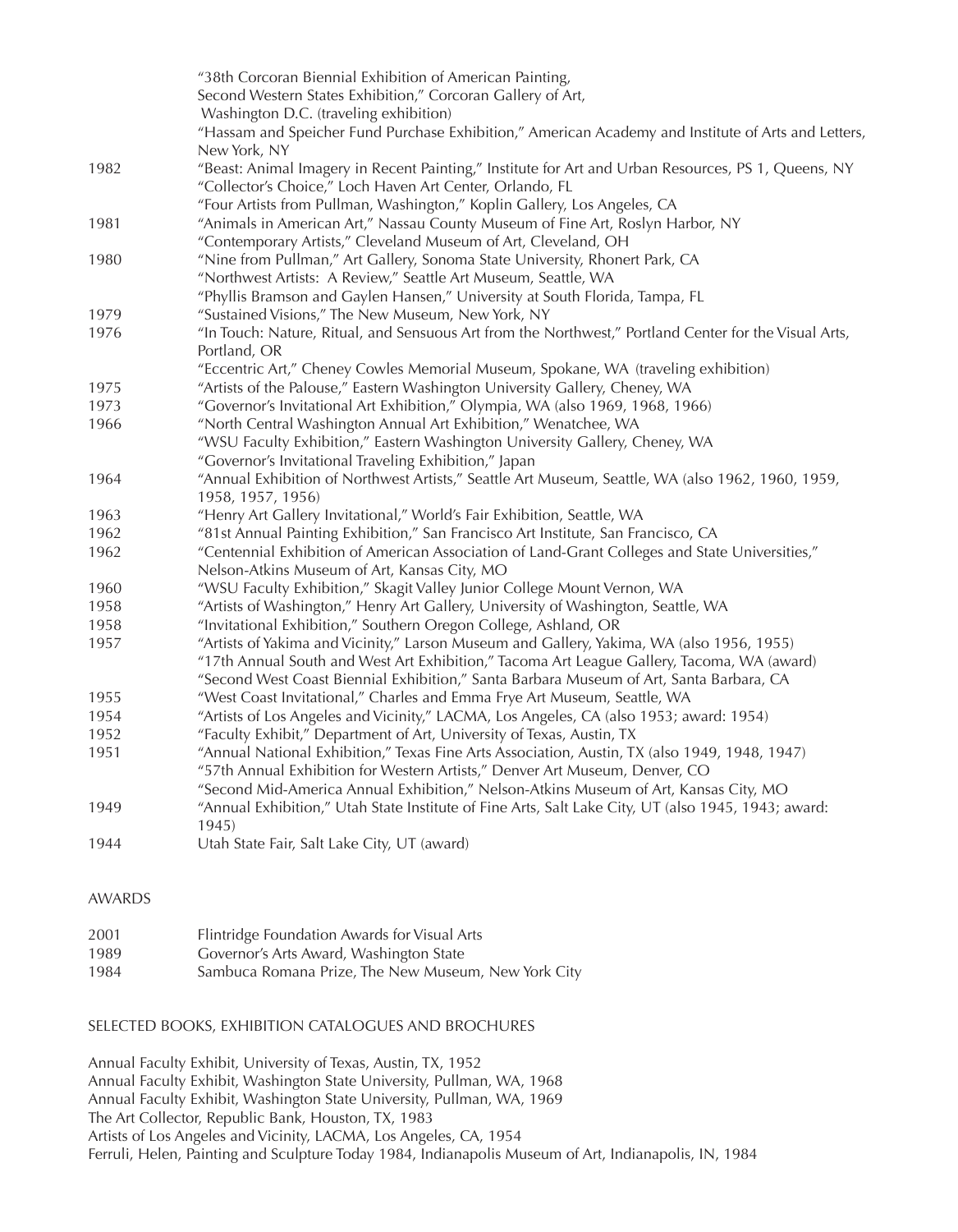5 Amerikanische Kunstler, Galerie Redmann, Berlin, Germany, 1984 Fine Arts Faculty 1977-78, Washington State University, Pullman, WA, 1978 "Gaylen Hansen:The Paintings of a Decade, 1975-1985," Washington State University Press and Museum of Art, Washington State University, Pullman, WA, 1985 Gaylen Hansen, Galerie Redmann, Berlin, Germany, 1991 Gildner, Gary, *Wild Beasts: Roy De Forest and Gaylen Hansen*, Paris Gibson Square Museum of Art, 1999 Glowen, Ron, *Masters of the Inland Northwest*, Cheney Cowles Museum, Spokane, WA, 1989 Guenther, Bruce, *50 Northwest Artists*, Chronicle Books, San Francisco, CA, 1983 Hammond, Pamela, Gaylen Hansen, The Chicago Arts Club, Chicago, IL, 1990 Hays, Johanna and Gordon McConnell, Gaylen Hansen, Yellowstone Art Center, 1988 Hinson, Tom E., *Contemporary Artists*, Cleveland Museum of Art, Cleveland, OH, 1981 Lippard, Lucy, *In Touch: Nature, Ritual and Sensuous Art from the Northwest*, PCVC, Portland, OR 1976 List, Clair, The 38th Corcoran Biennial Exhibition of American Painting/Second Western States Exhibition, Corcoran Gallery of Art, Washington D.C. Mendoza, David, Pullman, Washington 99163, Foster/White Gallery, Seattle, WA, 1977 Preble, Duane and Sarah, Artforms, Harper and Row, New York, NY, 1985 Ratcliffe, Carter, Introduction, Monique Gallery, New York, NY, 1981 Stigliano Phyllis and Janice Parente, *Animals in American Art 1880's-1980's*, Nassau County Museum of Fine Art, Roslyn Harbor, NY 1981 Thomas, Kathleen, "Gaylen Hansen," Sustained Vision, The New Museum, New York, NY, 1979 White, Peter, Gaylen Hansen, Glenbow Museum, Calgary, Alberta, 1981 Gaylen Hansen, Essay by Vicki Halper, Linda Hodges Gallery in Association with University of Washington Press, Seattle and London, 2001 *Gaylen Hansen: Three Decades of Painting*, Forward by Chris Bruce, Essays by Keith Wells and Gary Larson, WSU Press, Pullman, WA 2007

#### ARTICLES

Allen, Lois, "Loaded Images," *Artweek*, November 30, 1989, p. 13 (illus.)

Ament, Deloris Tarzan, "Hidden in Artists Whimsy is the Menace of Real Life," *Seattle Times/Seattle Post-Intelligencer*, 1989

Appelo, Tim, "50 Northwest Artists," *Pacific Northwest*, Dec. 1983.

August, Lissa, "Western Artists Strut Their Stuff," *People Weekly*, March 14, 1983; p. 34 (illus.)

Baker, Kenneth, "A Country Painter and Some Urban Artists," *San Francisco Chronicle*, 1986 (illus.)

Berger, Leslie, "Visions of a New West," Washington Post, Feb. 2, 1983 (illus.).

Bierbower, June, "Gaylen Hansen: Small Town WSU Artist Wins 'Big Apple' Acclaim," WSU Hilltopics, Jan. 1982. Brady, Barbara, "Review," *New Art Examiner*, June 1999, pp. 51-52

Burkman, Greg, "Way Out West," The Stranger, May 10, 1995; p. 16 (illus.).

Campbell, R.M., "Artist Presents the Spectacle of Nature," *Seattle Post-Intelligence*, May 28, 1981.

"Chide Hassam's Legacy Continues to Flower," New York Times, Nov. 27, 1983.

Clemans, Gayle, "Entering the World of Gaylen Hansen," Ticket Magazine Visual Arts, *Seattle Times*, pg. 27, Feb. 5-11, 2010

Crane, Julianne, "Three Decades a double feature of Hansen's Best," Visual Arts, The Spokesman Review, Spokane, WA February 15, 2007 pp. D1, D5.

De Vuono, Frances, "Gaylen Hansen at Linda Hodges Gallery", Artweek, June 3, 1993 (illus)

De Vuono, Frances, "Gaylen Hansen at Linda Hodges Gallery", Artweek, 1999

Dike, Patricia, "Artist Finds Power in Simplicity," The Spokesman-Review, Spokane, WA, Oct. 12, 1980 (illus.).

Dyer, Carolyn Price, "Compelling Dialogues," Artweek, April 5, 1990

Farr, Sheila, "Of Grasshoppers, a Farm Childhood, an Alter Ego and Revelations," Visual Arts Exhibit Guide, Ticket Magazine, Seattle Times, October 12, 2007, pp 47-48 (illus.)

Farr, Sheila,"Big Fish Story,"The Seattle Weekly, May 17, 1995; p. 23 (illus.).

Farr, Sheila, "Wild Beasts", Seattle Times, August 5, 1999, p. 23

"Federal Building Mural," Palouse Empire News, Moscow, ID, Nov. 20, 1980 (illus.).

"Figures Show Fantasy, Process at Seders, Manolides, Matheson," Seattle Times, Oct. 5, 1976.

Flanigan, James C., "Western Artists Evoke Humor, Horror of 'New West'," Oregonian, Portland, OR, Feb. 8, 1983.

Freewater, Milton, Art Access, "Sampler" October 2008, Vol. 17, Number 8, pp. 8 - 9

Flemming, Lee, "The Corcoran Biennial/Second Western States Exhibition," Artnews, May 1983.

Finn, Charles, "The Space Between," Western Art and Architecture, Vol. 5, No. 1, Winter Spring 2011 pg. 136-41.

French-Frazier, Nina, "A New York Letter: Gaylen Hansen," Art International 24, Sept./Oct. 1980, pp. 84-85 (illus.).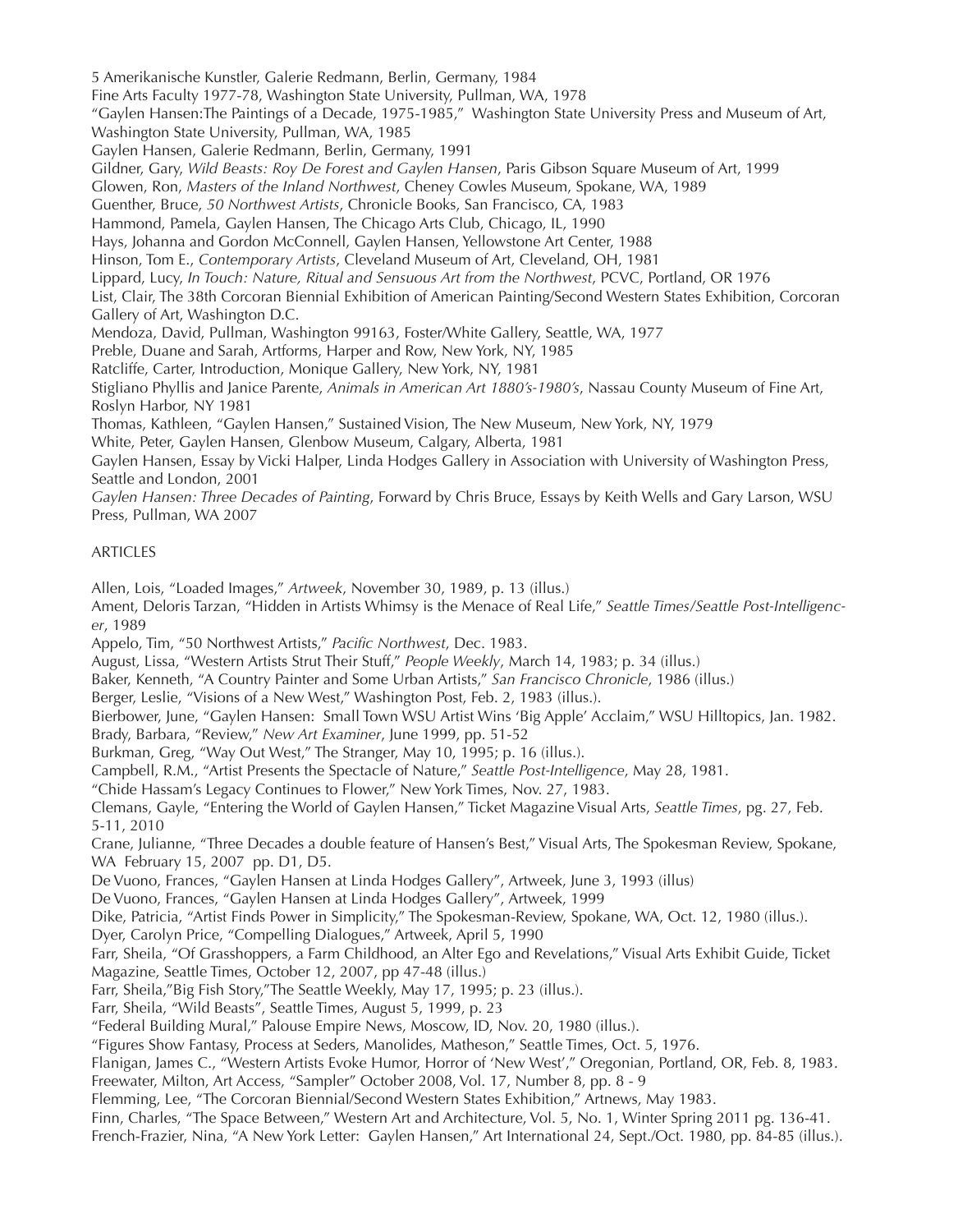Fudge, Jane, "The Second Western State/38th Corcoran Biennial Exhibition," Artspace: Southwestern Contemporary Arts Quarterly, Fall 1983 (illus.)

Glowen, Ron, "A Conversation with Gaylen Hansen," *Artweek*, June 3, 1993, p. 17 (illus)

Glowen, Ron, "Natural Selection: Gaylen Hansen," *Vanguard* 10, Feb. 1981, pp. 22-27 (illus.)

Glowen, Ron, "The Personal and the Regional," *Artweek*, 1986

Glueck, Grace, "Two Biennials: One Looking East & the Other West," *New York Times*, March 27, 1983

Graves, Jen, "Gaylen Hansen: Three Decades of Painting," Visual Art, Review Revue, *The Stranger*, November 8, 2007, p. 29

Graves, Jen, "In Art News," *The Stranger*, October 30th, 2008, Pg. 31

Guenther, Bruce, "The Eccentric and Personal Vision of Gaylen Hansen," The Arts, 1986 (illus)

Hackett, Regina, Seattle P.I., "Dealer's Choice, Shift the Rules," Life and Arts, Tuesday, September 23, 2008, pp 2-3.

Hackett, Regina, "Gaylen Hansen Charms with a Lumbering form that Cradles an Exquisite Subtlety," What's Happening Magazine, *Seattle Post-Intelligencer*, October 12. 2007, Pg. 10 (illus).

Hackett, Regina, "The Good, the Bad and the Ugly in Seattle Galleries," *Seattle Post-Intelligencer*, May 15, 1998, p. 18 (illus)

Hackett, Regina, "Time Stands Still in Hansen's Grizzled West Coast Funk," *Seattle Post-Intelligencer*, December 6, 1996, p. 20 (illus)

Hackett, Regina, "Art Review, Interior Idioms: The Idiosyncratic Art of Eastern Washington," *Seattle Post-Intelligencer*, November 3, 1995, p. 16

Hackett, Regina, "In his old age, a painter finds rage, elegance and a fiery wit," *Seattle Post-Intelligencer*, April 14, 1995.

Hackett, Regina, "Famous NW Artist Won't Be Fenced In," *Seattle Post-Intelligencer*, 1993 (illus)

Hackett, Regina, "Two Midsummer Gallery Shows Art Worth Coming Inside to See," *Seattle Post-Intelligencer*, July 23, 1991

Hackett, Regina, "A Surrealistic Trickster Gets the Best of Old West," *Seattle Post-Intelligencer*, 1989, (illus)

Hackett, Regina, "Raising a Few Hackles, Amid Show's Pleasure," *Seattle Post-Intelligencer*, June 8, 1980 (illus.).

Hammond, Pamela, "Gaylen Hansen," Artnews, June 1990.

Heartney, Eleanor, "Art in Good Company," TWA Ambassador, March 1984; p. 37 (illus.).

Henry, Gerrit, "Gaylen Hansen at Monique Knowlton," Art in America, Jan. 1983; p. 145 (illus.).

Holmes, Ann, "The Inside Story," Houston Chronicle, Dec. 11, 1983; "Isn't This a Lovely little World I've Made?," *Christian Science Monitor*, Aug. 25, 1983.

Johnson, Barry, "Vision of Palouse Striking and Complex," *The Oregonian*, 1986 (illus)

Kangas, Matthew, "Little Romances/Little Fictions," *Vanguard*, May 1984

Kangas, Matthew, "Apocalyptic Beasts," *Seattle Weekly*, 1989 (illus)

Kangas, Matthew, "Gaylen Hansen," *Art Coast*, 1998 (illus)

Kangas, Matthew, "A World Out of Balance," *Seattle Times*, 1997 (illus)

Kangas, Matthew, "Eco-Prophets," *Art Ltd.*, July, 2008, pp 36-38 (illus)

Klein, Ellen Lee, "Gaylen Hansen," *Arts Magazine*, Dec. 1983; pp. 35-36 (illus.).

Kinderman, Dieterich, "Don't Mistake Gaylen Hansen's Art for Primitive," *Idaho Statesman*, May 1985 (illus.).

Larson, Kay, "Talkin' 'bout My Generation," *The Village Voice*, June 18-24, 1980.

Nordlin, Kathi, "Pick of the Week," *LA Times*, Aug. 20, 1982.

Phillips, Deborah C., "Gaylen Hansen," *Artnews* 81, Jan. 1982 (illus.).

Pincus, Robert L., "Galleries: La Cienega," *LA Times*, Aug. 20, 1982.

Richard, Paul, "The Range of the West," *Washington Post*, Feb. 2, 1983.

Roth, Richard, "Bright Fables of the Palouse," *Pacific Northwest*, Sept. 1982, pp. 22-28 (illus.).

Russell, John, "Art: Collective Paradoxes for the Summer Season," *New York Times*, June 20, 1980.

Scozzaro, Carrie, "Painter of the Palouse," *Inlander*, February 15, 2007 p. 24 (illus.).

Silverthorne, Jeanne, "Gaylen Hansen," *Artforum*, Oct. 1980 (illus.).

Smallwood, Lyn, "Little Romances, Little Fiction," *The Seattle Weekly*, Feb., 8-14, 1984.

Snow, Erin, "Adventuring, mythological, playful,"Reflex, June/July 1995; p. 17 (illus.).

Strenge, Robert, "Environment and Imagery" WSU Today, February 2, 2007 p. 5 (illus.).

Tarzan, Dolores, "Show and Counter Show," *Seattle Times*, July 3, 1980 (illus.).

"The Many Masks of Modern Art," *Christian Science Monitor*, Nov. 25, 1983.

Tousley, Nancy, "Artist's Work Linked to Frontier Tradition of Tall Tales," *Calgary Herald*, Feb. 26, 1981 (illus.).

Updike, Robin, "Larger Than Life," *Seattle Times*, November 27, 1999 (illus)

Updike, Robin,"Flowers, butterflies, seed, colors: the visual rites of spring grace the galleries," *Seattle Times*, April 20, 1995; p. 20 (illus.).

Wagonfield, Judy, "Local Art Shines in 'Seattle Perspective,'" What's Showing, *Seattle P.I.*, January 30, 2004, pg. 19 Wolff, Theodore F., "Major American Art-NY's SoHo," Christian Science Monitor, November 10 (illus.)